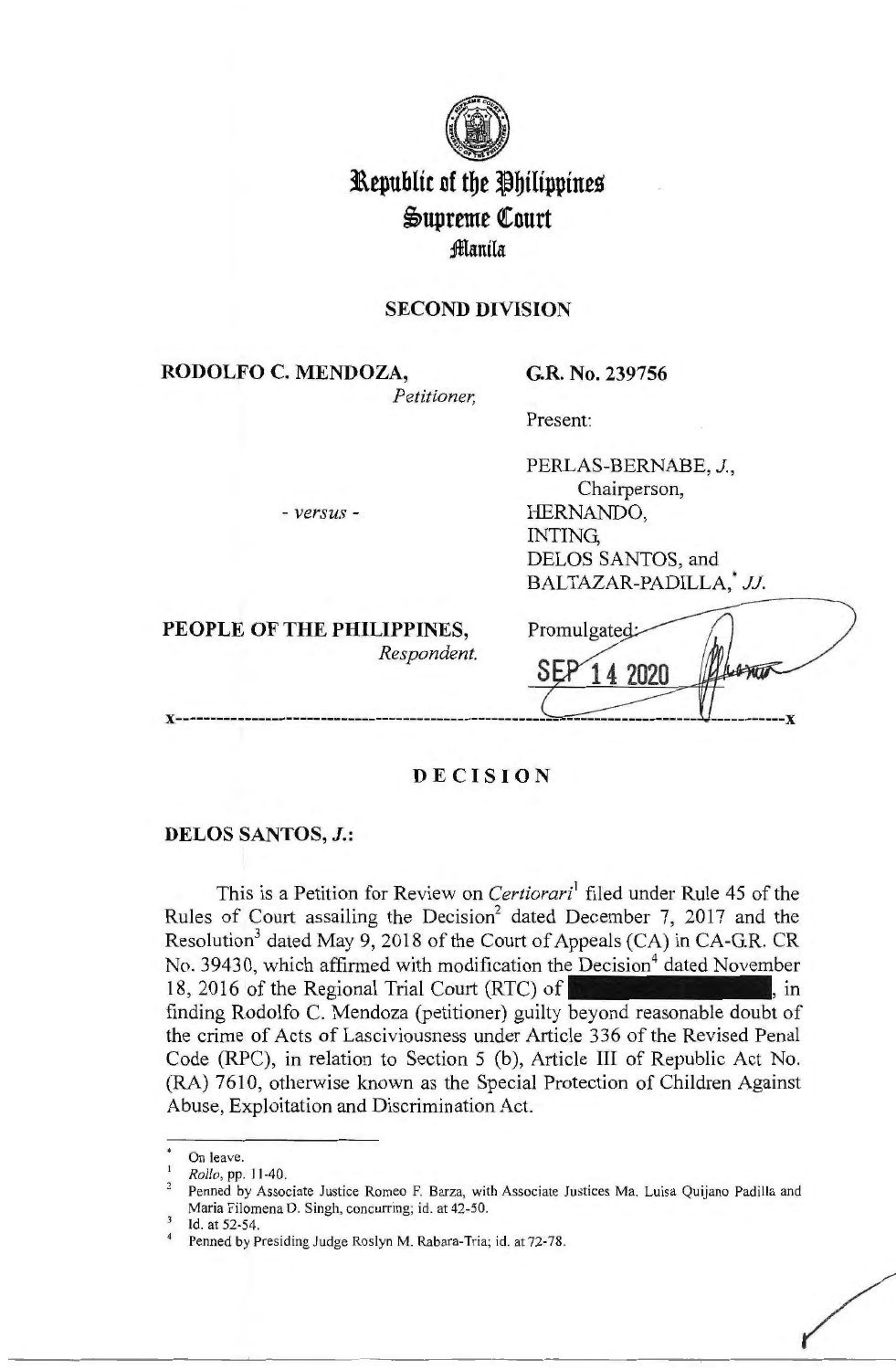### **The Facts**

Herein petitioner was charged with the crime of Acts of Lasciviousness under Article 336 of the RPC in relation to Section 5 (b), RA 7610 in an Information that reads as follows:

That on or about the  $8<sup>th</sup>$  day of March 2016, in Philippines, the said accused, with lewd designs by means of force and coercion, did then and there, willfully, unlawfully and feloniously perform lascivious acts upon the person of one  $AAA$ , a nine (9) years (sic) old, minor, by then and there kissing her lips twice, done against her will and without her consent, which act debase, degrade and demean the intrinsic worth and dignity of the said child as a human being.

CONTRARY TO LAW. 6

When arraigned, petitioner pleaded not guilty to the crime charged. After the pre-trial conference, trial on the merits ensued.

### *Prosecution's Version of the Facts:*

The prosecution presented the child victim, AAA and Police Officer II (PO2) Roygbiv Cristobal as its witnesses. AAA testified that on March 8, 2016, at around 1 :00 A.M., she woke up to urinate outside of the "barracks" (a house under construction), where she, her elder sister, BBB, and her brother-in-law, CCC, were sleeping. Suddenly, a man, later identified by AAA as petitioner, pulled her by her right arm, brought her to a dark place in front of the barracks and kissed her twice on the lips, with an interval of two (2) minutes. Allegedly, petitioner threatened AAA not to report the incident to the police. When petitioner ran towards a well-lighted place, she recognized petitioner, particularly his haircut. AAA also ran towards her father, who was in-<sub>1</sub>, and told him that somebody kissed her. They reported the incident at *Barangay* . *Barangay* Police Security Officer (BPSO) Alvin Sausal assisted them and brought them and petitioner to the **Police** Police Station for investigation.

Even before the kissing incident, she already saw petitioner many times as he works in the area where she lives but does not know his name. AAA observed petitioner's haircut when both of them were buying food at the same time at the tricycle terminal. AAA testified that it was her sister

<sup>&</sup>lt;sup>5</sup> In accordance with Amended Administrative Circular No. 83-2015, the identities of the parties, records and court proceedings are kept confidential by replacing their names and other personal circumstances with fictitious initials, and by blotting out the specific geographical location that may disclose the identities of the victims. To note, the unmodified CA Decision was not attached to the records to verify the real name of the victim.<br><sup>6</sup> *Rollo*, p. 43.<br><sup>7</sup> Id. at 73.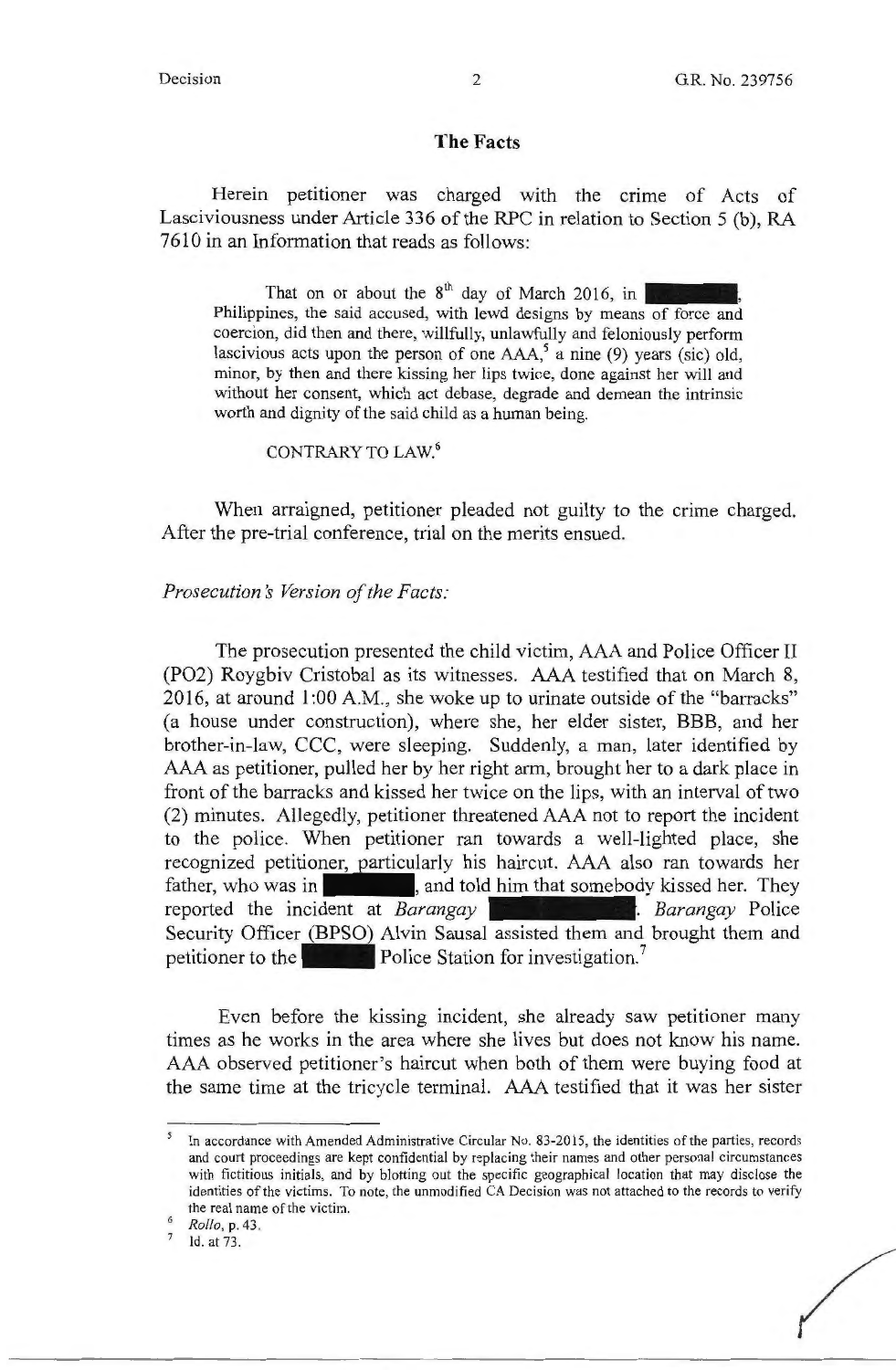BBB who told her the name of petitioner.<sup>8</sup>

### *Defense's Version of the Facts:*

The defense presented petitioner as its sole witness. Petitioner interposed the defenses of denial and alibi. Petitioner alleged that he was sleeping at a temporary shelter with five (5) other workers, including CCC, AAA's brother-in-law. Upon waking up, he was surprised to learn that he was being charged for kissing AAA.<sup>9</sup>

#### **The Ruling of the RTC**

In its Decision<sup>10</sup> dated November 18, 2016, the RTC held that the prosecution was able to establish and prove the elements of the crime of acts of lasciviousness. The direct, clear and straightforward testimony of AAA was given credence by the RTC compared to petitioner's defense of bare denial. The RTC opined that petitioner's act of kissing a nine (9)-year-old child is morally inappropriate and indecent designed to abuse her.

The dispositive portion of the RTC Decision reads as follows:

WHEREFORE, premises considered, judgment is hereby rendered finding accused Rodolfo Mendoza y Caryl guilty beyond reasonable doubt of Acts of Lasciviousness [Article 336 of the Revised Penal Code in relation to Sec. 5(b), Republic Act No. 7610 (Special Protection of Children Against Child Abuse, Exploitation and Discrimination Act] and is sentenced to suffer an indeterminate penalty of twelve (12) years and one (1) day of *reclusion temporal* in its minimum period, as minimum, to fifteen (15) years, six (6) months and twenty (20) days of *reclusion temporal* in its medium period, as maximum.

Accused is further ordered to pay private complainant AAA [P]20,000.00 as civil indemnity, [P]30,000.00 as moral damages and [P]2,000.00 as exemplary damages.

The amount of damages awarded are subject further to interest of six (6%) percent per annum from the date of finality of this judgment until they are fully paid.

Let Mittimus issue.

so ORDERED. <sup>11</sup>

 $\frac{8}{9}$  Id. at 84.<br>
<sup>9</sup>Id. at 60.<br>
<sup>10</sup>Id. at 72-78.<br>
<sup>11</sup>Id. at 77.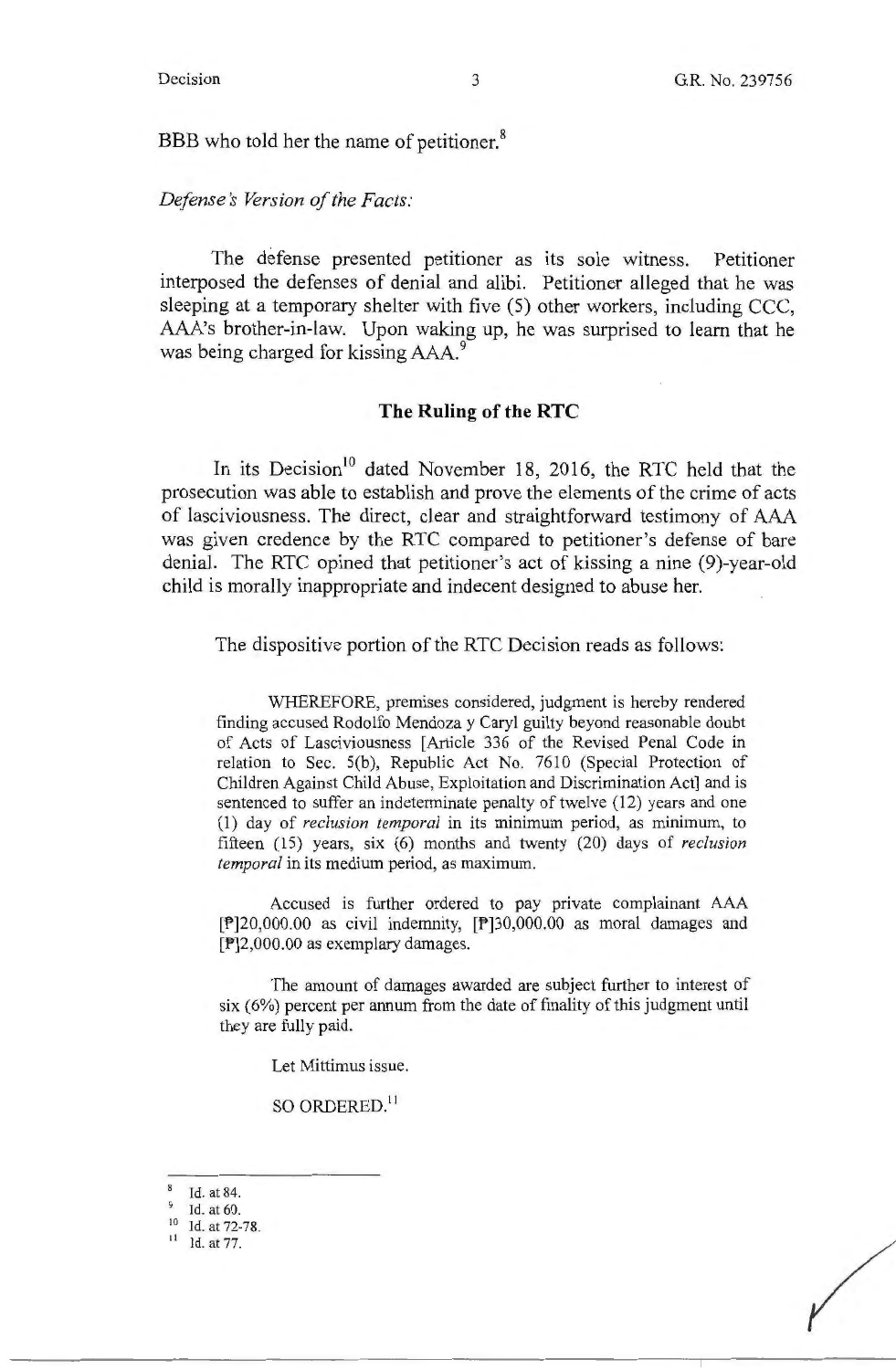### **The Ruling of the CA**

On appeal, petitioner argued that the RTC erred in convicting him considering that his arrest was illegal and that the prosecution failed to establish his identity beyond reasonable doubt. The CA denied his appeal on the following grounds: (a) petitioner is estopped from questioning the illegality of his arrest on appeal due to his failure to object to the illegality of his arrest prior to his arraignment; (b) the prosecution was able to establish the identity of petitioner as even though AAA remembered petitioner mainly by his haircut, she was already familiar with petitioner as she saw him working at the construction site before the incident; and (c) all the elements of the crime of acts of lasciviousness and the elements of sexual abuse under Section 5, Article III of RA 7610 have been proven in this case. The CA, however, modified the penalty imposed on petitioner.

The *fallo* of the now assailed CA Decision<sup>12</sup> is hereby reproduced, thus:

**WHEREFORE,** the appeal is **DISMISSED.** The Decision dated 18 November 2016 of the Regional Trial Court, finding accused-appellant Rodolfo C. Mendoza guilty of the crime of Acts of Lasciviousness or Article 336 of the Revised Penal Code, in relation to Sec. S(b), Republic Act No. 7610 is **AFFIRMED** with **MODIFICATION**  in that he is sentenced to suffer the indeterminate penalty of twelve (12) years and one **(1)** day of *reclusion temporal* in its minimum period, as minimum term to seventeen  $(17)$  years, four  $(4)$  months and one  $(1)$  day of *reclusion temporal* as the maximum term. The Court likewise upholds the civil indemnity subject to interest of six (6%) percent per annum from the date of finality of this judgment until they are fully paid.

#### **SO ORDERED. 13**

Aggrieved, petitioner elevated the case before the Court *via* Rule 45 of the Rules of Court submitting the following issues for the Court's resolution:

#### **The Grounds of the Petition**

#### I.

WHETHER OR NOT THE COURT OF APPEALS GRAVELY ERRED IN AFFIRMING THE DECISION OF THE REGIONAL TRIAL COURT IN CONVICTING THE PETITIONER OF THE CRIME CHARGED DESPITE THE ILLEGALITY OF HIS ARREST.

12 Id. at 42-50.

 $13$  Id. at 49.

 $\bigg($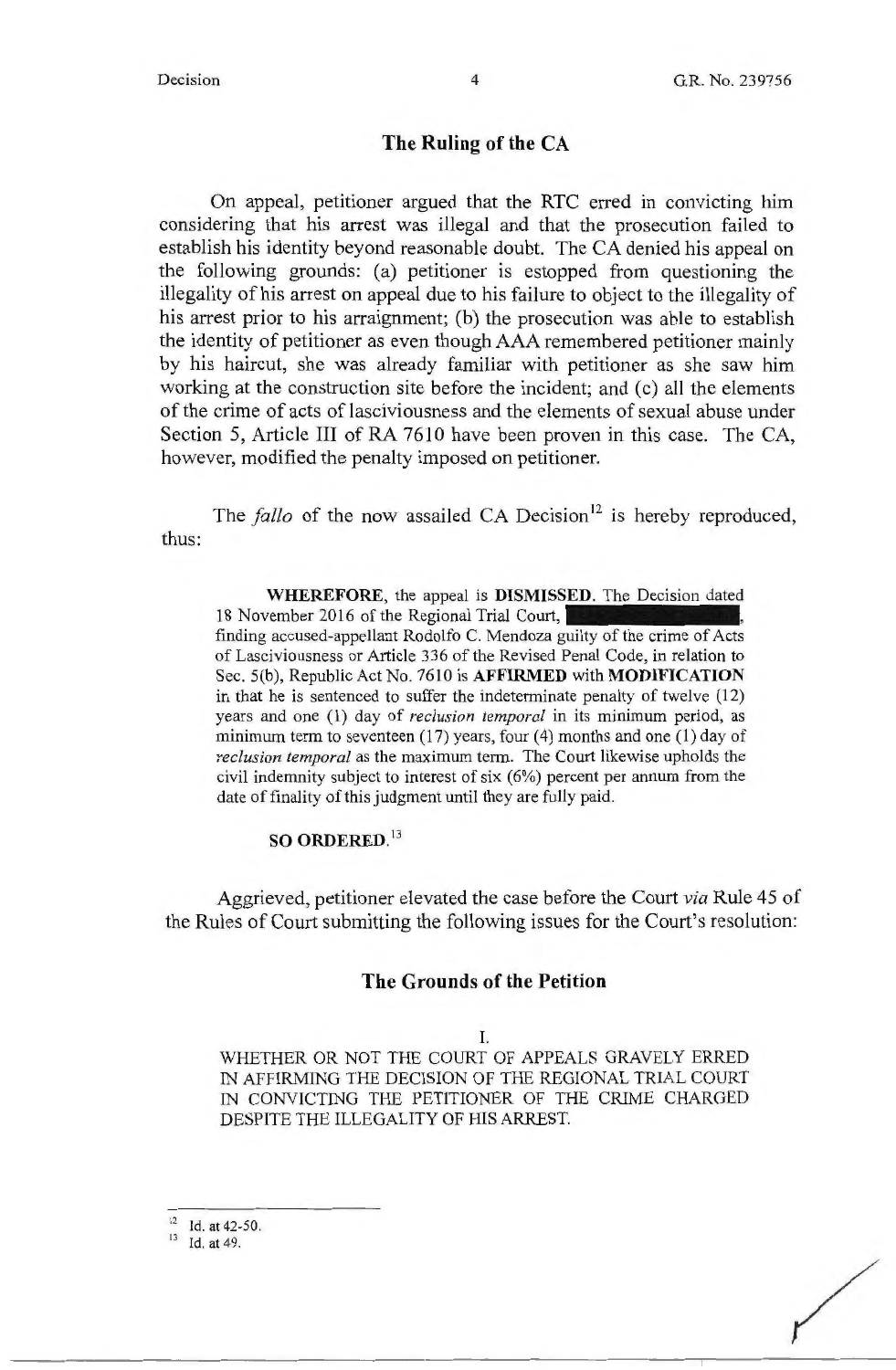II.

WHETHER OR NOT THE COURT OF APPEALS GRAVELY ERRED IN AFFIRMING THE DECISION OF THE REGIONAL TRIAL COURT IN CONVICTING THE PETITIONER OF THE CRIME CHARGED DESPITE THE PROSECUTION'S FAILURE TO ESTABLISH ALL THE ELEMENTS OF THE CRIME CHARGED.

#### III.

WHETHER OR NOT THE COURT OF APPEALS GRAVELY ERRED IN AFFIRMING THE DECISION OF THE REGIONAL TRIAL COURT IN CONVICTING THE PETITIONER OF THE CRIME CHARGED DESPITE THE PROSECUTION'S FAILURE TO ESTABLISH HIS IDENTITY BEYOND REASONABLE DOUBT.

#### **The Court's Ruling**

The present petition is unmeritorious.

It bears to emphasize that in a petition for review on *certiorari* filed under Rule 45 of the Rules of Court, the Court is only limited to questions of law. The Court is not a trier of facts and its function is limited to reviewing errors of law that may have been committed by the lower courts.<sup>14</sup>

Petitioner admits in his petition questions of fact and he asserts that this case falls under the exception<sup>15</sup> to the general rule considering that the factual findings of the lower courts do not conform to the evidence on record.

An evaluation of the case shows that none of the exceptions are present in the case to warrant the review and reversal of the factual findings of the lower courts.

Even assuming that the exceptions are present in the case, the grounds interposed in the petition fail to convince the Court.

<sup>14</sup>*Calaoagan v. People,* G.R. No. 222974, March 20, 2019.

<sup>&</sup>lt;sup>15</sup> Prudential Bank v. Rapanot, 803 Phil. 294, 306 (2017): (1) when the findings, are grounded entirely on speculation, surmises or conjectures; (2) when the inference made is manifestly mistaken, absurd or impossible; (3) when there is grave abuse of discretion; (4) when the judgment is based on a misapprehension of facts; (5) when the findings of facts are conflicting; (6) when in making its findings the Court of Appeals went beyond the issues of the case, or its findings are contrary to the admissions of both the appellant and the appellee; (7) when the findings are contrary to the trial court; (8) when the findings are conclusions without citation of specific evidence on which they are based; (9) when the facts set forth in the petition as well as in the petitioner's main and reply briefs are not disputed by the respondent; ( 10) when the findings of fact are premised on the supposed absence of evidence and contradicted by the evidence on record; and ( 11 ) when the Court of Appeals manifestly overlooked certain relevant facts not disputed by the parties, which, if properly considered, would justify a different conclusion.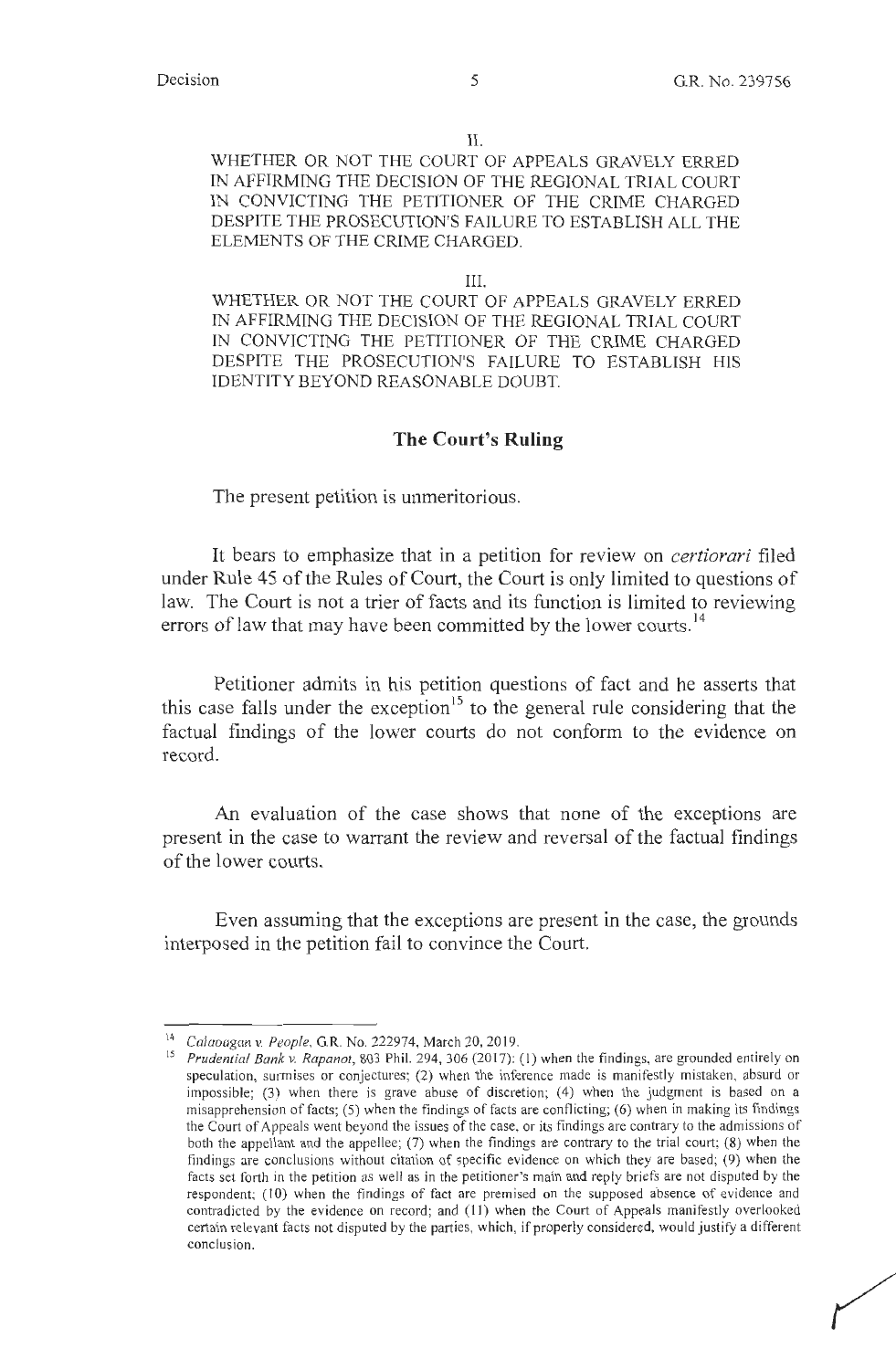## *Petitioner is estopped from questioning the legality of his arrest.*

Herein petitioner claims that he was denied due process as his warrantless arrest was illegal. It is well-settled that failure to move for the quashal of an Information on this ground prior to arraignment bars an accused from raising the same on appeal under the doctrine of estoppel.<sup>16</sup> The CA correctly held that any defect on the arrest of petitioner has been cured by his voluntary act of entering a plea and actively participating in the trial.

# *All the elements of the crime of Acts of Lasciviousness were duly established and proven.*

In the present petition, herein petitioner asserts that the prosecution failed to establish elements of the crime charged, particularly the age or the minority of AAA. Petitioner asserts that, other than the allegation of AAA's age in the Information, the prosecution failed to present her birth certificate or any other authentic documentary evidence to prove her age or minority.

It is well-settled that the presentation of a birth certificate or other pieces of evidence are not at all times necessary to prove the age or minority of the victim. The courts may take judicial notice of the age of the victim especially if the victim is of tender age and it is quite manifest or obvious in the physical appearance of the child. The Court held that the crucial years pertain to the ages of 15 to 17 where minority may seem to be dubitable due to one's physical appearance.<sup>17</sup> In *People v. Rivera*,<sup>18</sup> the Court held that the trial court can only take judicial notice of the victim's minority when the latter is, for example, 10 years old or below.<sup>19</sup>

As such, taking judicial notice of the age of AAA by the RTC and the CA is proper. It is worthy to mention that this particular issue is raised for the first time in the instant petition and petitioner never disputed the age of AAA during the proceedings before the RTC and even before the CA.

The Court concurs with the CA that all the elements of the crime of Acts of Lasciviousness under the RPC and Lascivious Conduct under Section 5 (b), Article III of RA 7610 have been sufficiently established in the case at bench.

<sup>&</sup>lt;sup>16</sup> See *Roallos v. People*, 723 Phil. 655, 669 (2013).<br><sup>17</sup> *People v. Tipay*, 385 Phil. 689, 718 (2000).<br><sup>18</sup> 414 Phil. 430 (2001).

<sup>&</sup>lt;sup>19</sup> Id. at 459.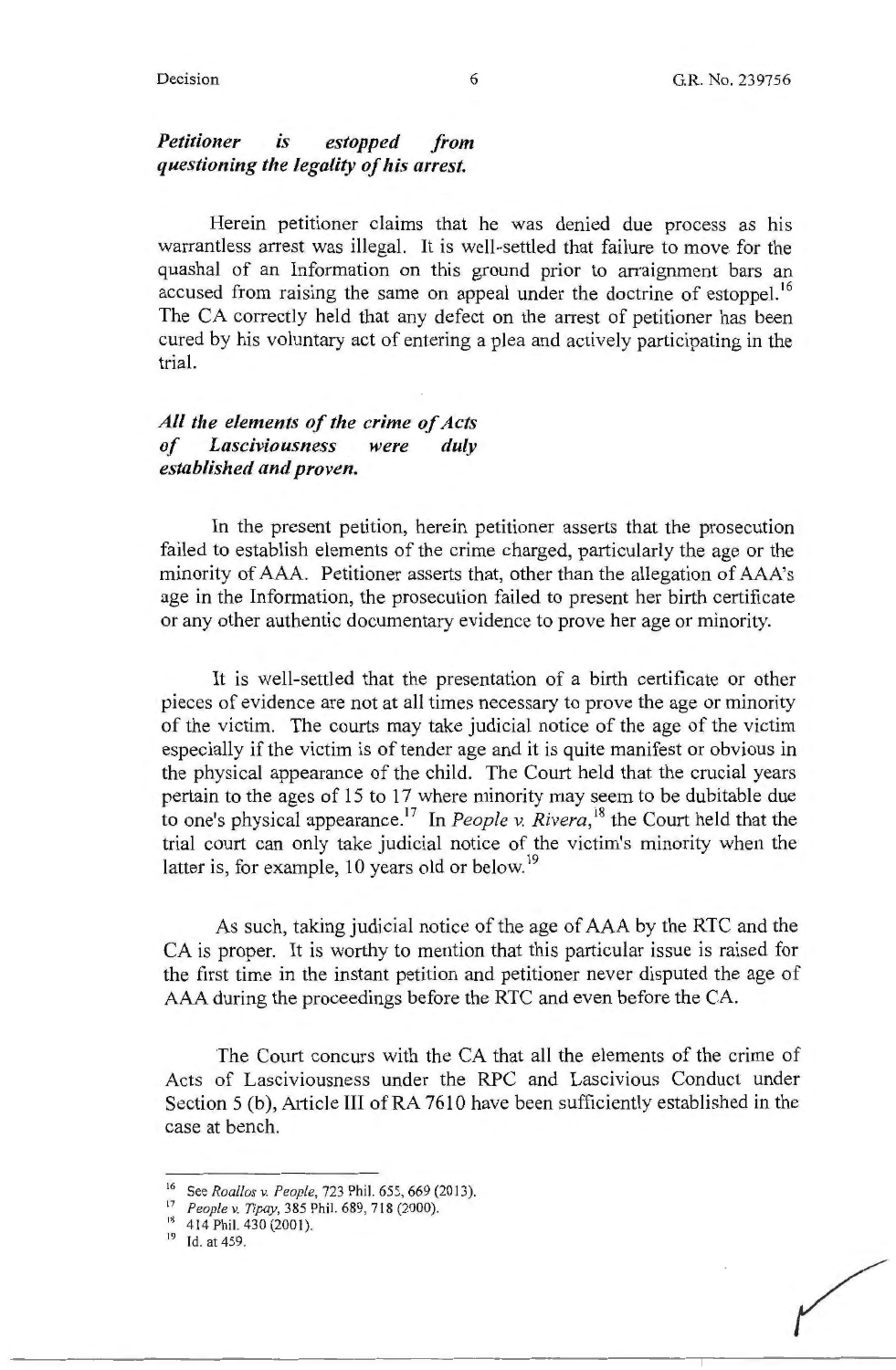### Section 5 (b), Article III of RA 7610 provides that:

Section 5. *Child Prostitution and Other Sexual Abuse.* - Children, whether male or female, who for money, profit, or any other consideration **or due to the coercion or influence of any adult,** syndicate or group, indulge in sexual intercourse **or lascivious conduct, are deemed to be children exploited in** prostitution and **other sexual abuse.** 

The penalty of *reclusion temporal* **in its medium period to**  *reclusion perpetua* shall be imposed upon the following:

**xxxx** 

(b) Those who commit the act of sexual intercourse or lascivious conduct with a child exploited in prostitution or subject to other sexual abuse; *Provided,* That when the victims is under twelve (12) years of age, the perpetrators shall be prosecuted under Article 335, paragraph 3, for rape and Article 336 of Act No. 3815, as amended, the Revised Penal Code, for rape or lascivious conduct, as the case may be: *Provided,* **That the penalty for lascivious conduct when the victim is under twelve (12) years of age shall be** *reclusion temporal* **in its medium period[.)** (Emphases supplied)

The elements of the foregoing offense are the following:

- (a) The accused commits the act of sexual intercourse or **lascivious conduct;**
- (b) The said act is performed with a child exploited in prostitution or **subjected to other sexual abuse;** and
- ( c) The child, whether male or female, **is below 18 years of**   $\mathbf{age}^{20}$

When the lascivious act is committed against a minor below 12 years old, Section 5 (b), Article III of RA 7610 requires that, in addition to the foregoing requisites, the elements of the crime of Acts of Lasciviousness under Article 336 of the RPC must likewise be met, to wit:

- (a) that the offender commits any **act of lasciviousness or lewdness;**
- (b) that it is done under any of the following circumstances:
	- (i) through force, threat, or intimidation,

<sup>20</sup>*Olivarez v. CA,* 503 Phil. 42 I, 431 (2005).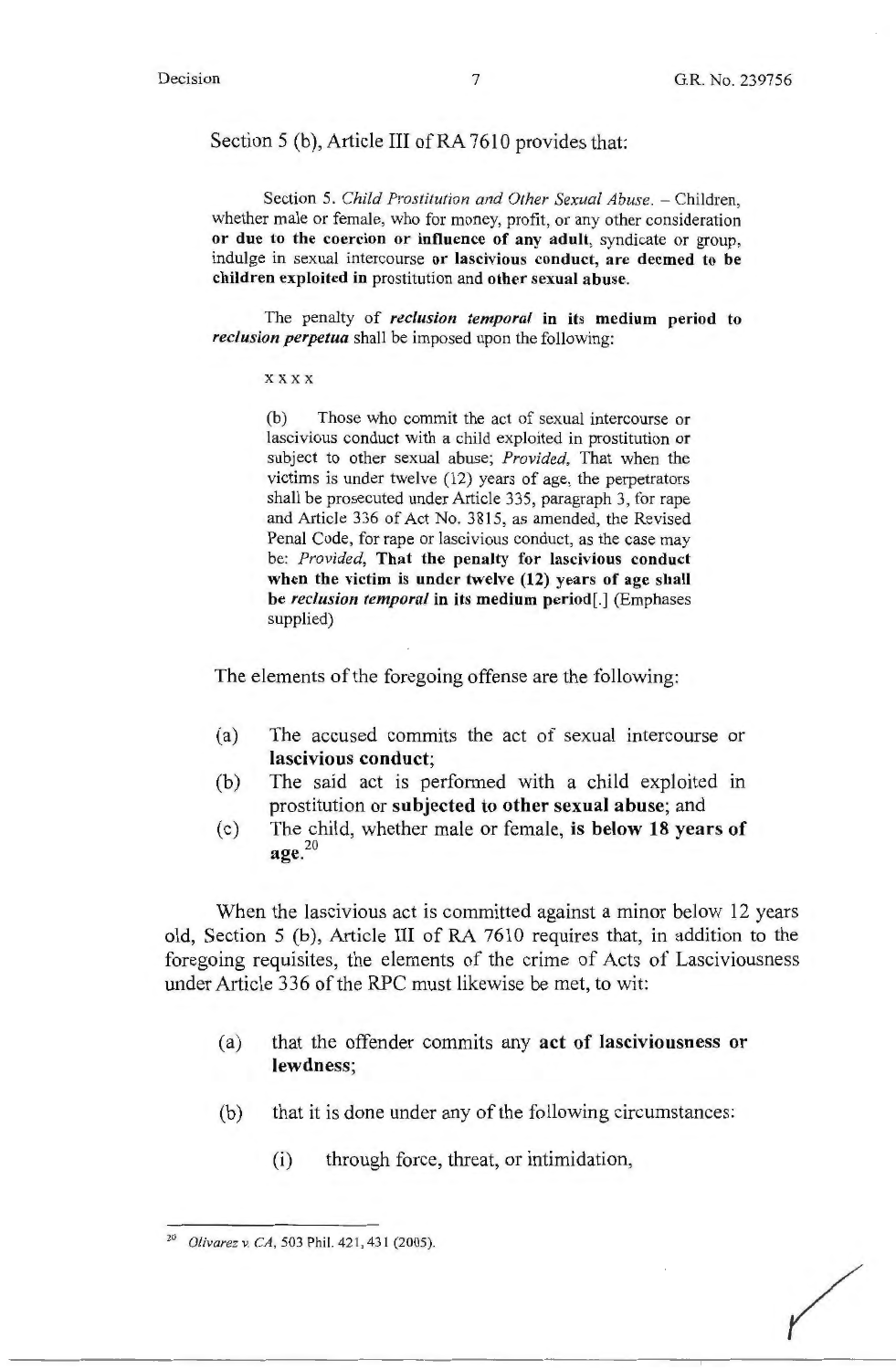- (ii) when the offended party is deprived of reason or otherwise unconscious,
- (iii) by means of fraudulent machination or grave abuse of authority, and
- (iv) **when the offended party is under twelve (12) years of age** or is demented, even though none of the circumstances mentioned above be present; and
- (c) that the offended party is another person of either sex.<sup>21</sup>

*Firstly,* petitioner was duly proven to have committed a lascivious or lewd act by kissing a nine (9)-year-old child on the lips against her will and intimidated her in not reporting the incident under threat of harm against her life.

*Secondly,* the prosecution was able to sufficiently establish that AAA was subjected to other sexual abuse when she indulged in a lascivious conduct under the coercion or influence of an adult – petitioner.

As explained in *Caballo v. People: 22* 

As it is presently worded, Section 5, Article III of RA 7610 provides that when a child indulges in sexual intercourse or any lascivious conduct due to the coercion or influence of any adult, the child is deemed to be a *"child exploited in prostitution and other sexual abuse."* In this manner, the law is able to act as an effective deterrent to quell all forms of abuse, neglect, cruelty, exploitation and discrimination against children, prejudicial as they are to their development.

In this relation, case law further clarifies that sexual intercourse or **lascivious conduct under the coercion or influence of any adult exists when there is some form of compulsion equivalent to intimidation which subdues the free exercise of the offended party's free will.<sup>23</sup>** (Emphasis supplied)

In relation thereto, the Court further explained the aspect of other sexual abuse in *Quimvel v. People*,<sup>24</sup> as cited in *People v. Eulalio*,<sup>25</sup> viz.:

As regards the second additional element, it is settled that the child is deemed subjected to other sexual abuse when **the child engages in lascivious conduct under the coercion or influence of any adult. Intimidation need not necessarily be irresistible.** It **is sufficient that** 

<sup>&</sup>lt;sup>21</sup> People v. Ladra, 813 Phil. 862, 873 (2017).

 $^{22}$  710 Phil. 792 (2013).<br><sup>23</sup> Id. at 805.

<sup>&</sup>lt;sup>24</sup> 808 Phil. 889 (2017).<br><sup>25</sup> G.R. No. 214882, October 16, 2019.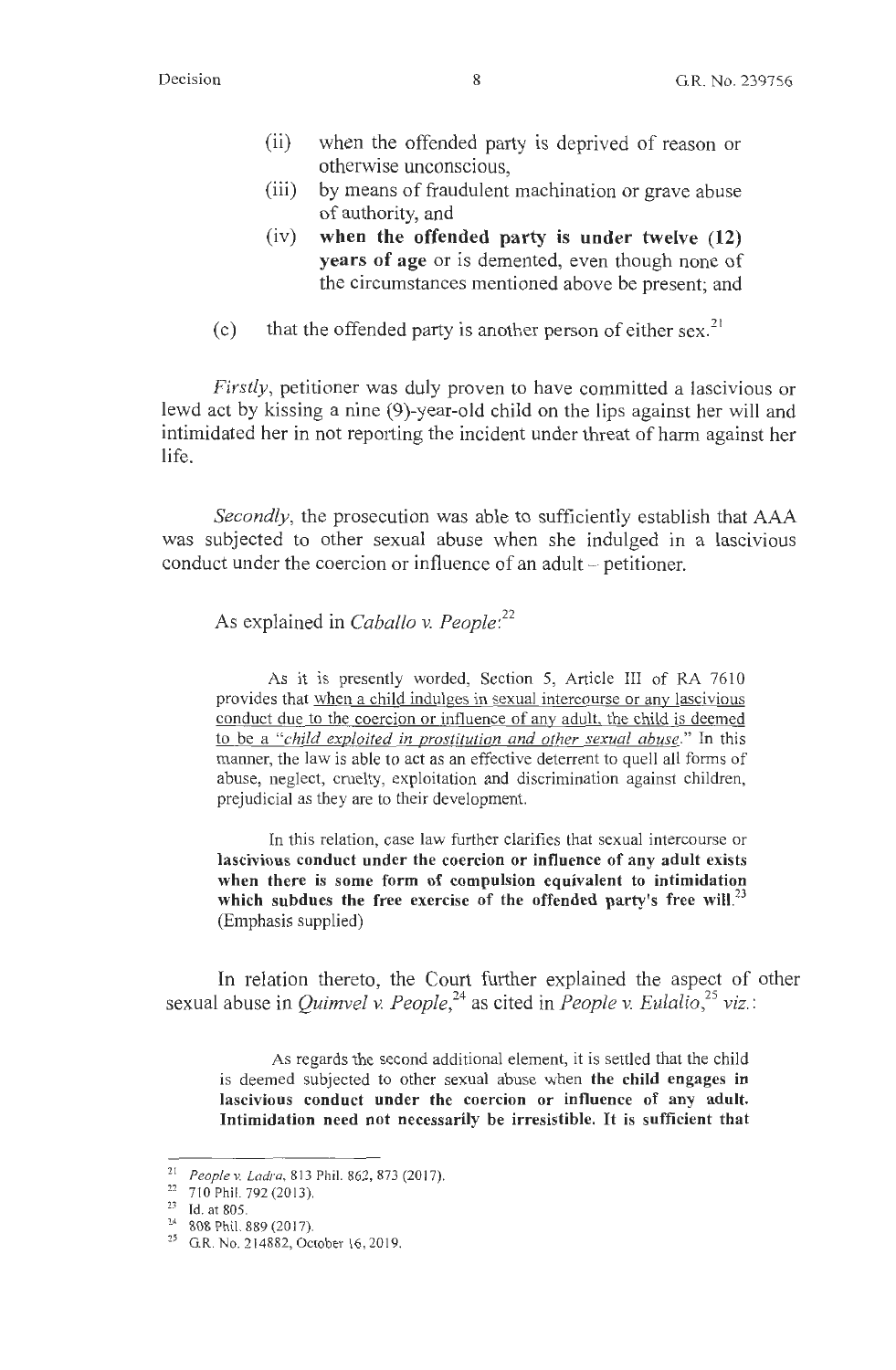**some compulsion equivalent to intimidation annuls or subdues the free exercise of the will of the offended party.** The law does not require physical violence on the person of the victim; **moral coercion or ascendancy is sufficient.** 

The petitioner's proposition  $-$  that there is not even an iota of proof of force or intimidation as AAA was asleep when the offense was committed and, hence, he cannot be prosecuted under RA  $7610 -$  is bereft of merit. **When the victim of the crime is a child under twelve (12) years old, mere moral ascendancy will suffice.<sup>26</sup>**

The relative seniority of petitioner over AAA, who was merely nine (9) years old at the time of the incident, clearly established petitioner's moral ascendancy over AAA. As held in *Quimvel,* when the victim of the crime is a child under 12 years old, mere moral ascendancy will suffice to establish influence or intimidation and such elements of force and intimidation are subsumed in coercion and influence.<sup>27</sup>

### *Petitioner was sufficiently and appropriately identified.*

Petitioner contends that his identity was not duly established by the prosecution considering that AAA, who is the prosecution's lone eyewitness, only identified the perpetrator by his haircut and she did not see other unique or identifying marks on the person who kissed her. There was no mention of the physique or the voice of the perpetrator that could have associated petitioner as the assailant.

Contrary to the assertions of petitioner, though AAA only remembered him by his haircut, she had known him even before the kissing incident. AAA testified that she had known petitioner as he was working at the construction site where she lives and where the incident happened. AAA further testified that she has even seen petitioner at a store near the tricycle terminal where both of them were buying from the same store.

It is well-entrenched in this jurisdiction that testimonies of childvictims are given full faith and credit since youth and immaturity are badges of truth and sincerity.<sup>28</sup> Moreover, when the issue is one of credibility of witnesses, it is well-settled that the appellate courts will generally not disturb the factual findings of the trial court considering that it is in a better position to decide on the issue as it heard the witnesses themselves and observed their deportment and manner of testifying during the trial.<sup>29</sup> When the findings of

<sup>26</sup>*Quimvel v. People,* supra at 930-93 I. 27 Id. at 994. 28 See *People v. Lagbo,* 780 Phil. 834, 846(20 16). 29 *People v. Mena/ing,* 784 Phil. 592, 599 (20 16).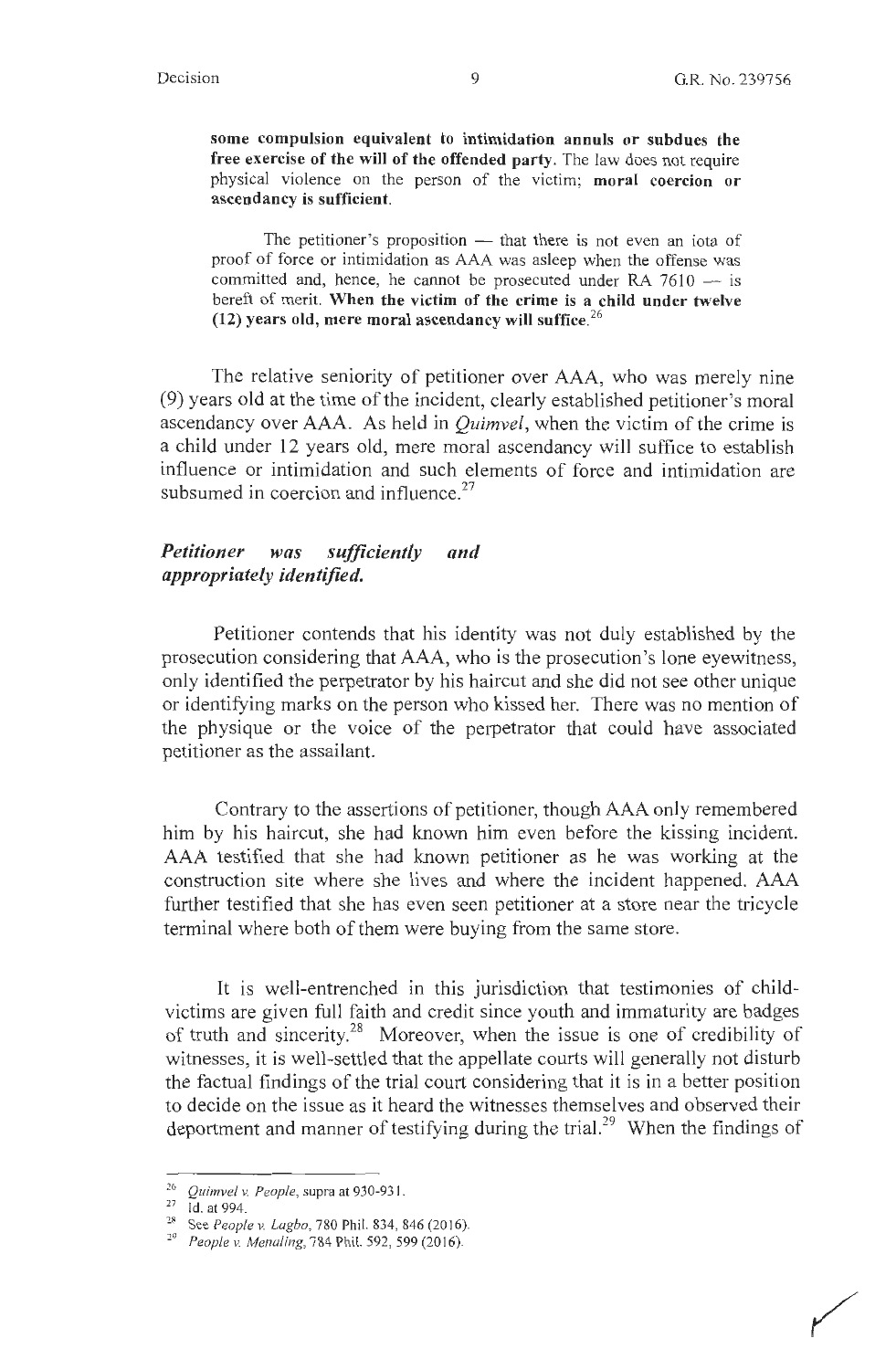the RTC are affirmed by the CA, these deserve great weight and are generally binding and conclusive upon the Court.<sup>30</sup> Considering that there is no showing that the RTC overlooked or misapplied facts or circumstances of great weight, the findings and assessment of the RTC, which were affirmed by the CA, as regards the credibility of the witness, will be respected by the Court.

# *The Penalty and award of damages.*

Section 5 (b), Article III of RA  $7610$  provides that the imposable penalty for lascivious conduct when the victim is under 12 years of age shall be *reclusion temporal* in its medium period.

Applying the Indeterminate Sentence  $Law<sub>31</sub><sup>31</sup>$  and in the absence of mitigating or aggravating circumstances, the minimum term shall be taken from the penalty next lower to *reclusion temporal* medium, which is *reclusion temporal* minimum ranging from twelve (12) years and one (1) day to fourteen (14) years and eight (8) months. The maximum term shall be taken from the medium period of the imposable penalty, which is *reclusion temporal* in its medium period ranging from fifteen (15) years, six (6) months and twenty (20) days to sixteen (16) years, five (5) months and nine (9) days. $32$ 

The penalty imposed by the CA is proper.

However, in consonance with the Court's pronouncement in *People v. Tulagan, <sup>33</sup>*the damages awarded by the CA must be modified in that petitioner shall be liable to pay AAA the amounts of P50,000.00 as civil indemnity, P50,000.00 as moral damages, and P50,000.00 as exemplary damages.

**WHEREFORE,** the instant petition is **DENIED.** The Decision dated December 7, 2017 and the Resolution dated May 9, 2018 of the Court of Appeals in CA-G.R. CR No. 39430 are hereby **AFFIRMED with MODIFICATIONS** in that petitioner Rodolfo C. Mendoza is ordered to pay AAA the amounts of P50,000.00 as civil indemnity, P50,000.00 as moral damages, and P50,000.00 as exemplary damages.

<sup>&</sup>lt;sup>30</sup> See *People v. Galuga*, G.R. No. 221428, February 13, 2019.<br>
<sup>31</sup> Act No. 4103, as amended.<br>
<sup>32</sup> See *People v. Dagsa*, G.R. No. 219889. January 29, 2018, 853 SCRA 276.<br>
<sup>33</sup> G.R. No. 227363, March 12, 2019.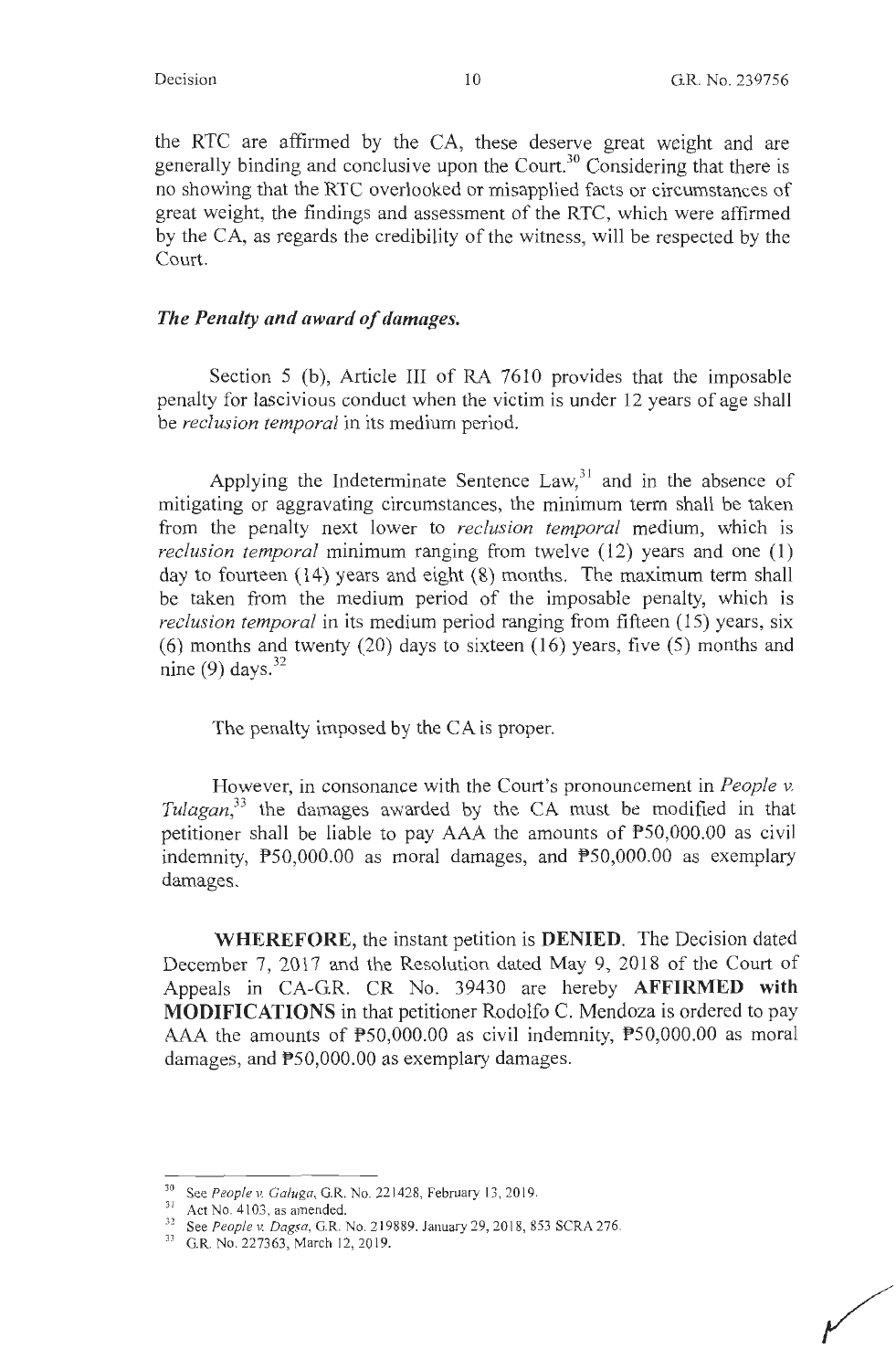**SO ORDERED.** 

/ **EDGARDO L. DELOS SANTOS** Associate Justice

**WE CONCUR:** 

**,Jo.JJ».J ESTELA M."ttRLAS-BERNABE**  Senior Associate Justice Chairperson

Ruteman. RAMON PAULL. HERNANDO Associate Justice

/

**HENRI JEAN PAUL B. INTING** Associate Justice

(On Leave) **PRISCILLA J. BALTAZAR-PADILLA**  Associate Justice

# **ATTESTATION**

I attest that the conclusions in the above Decision had been reached in consultation before the case was assigned to the writer of the opinion of the Court's Division.

> **ESTELA M. PERLAS-BERNABE** Senior Associate Justice Chairperson, Second Division